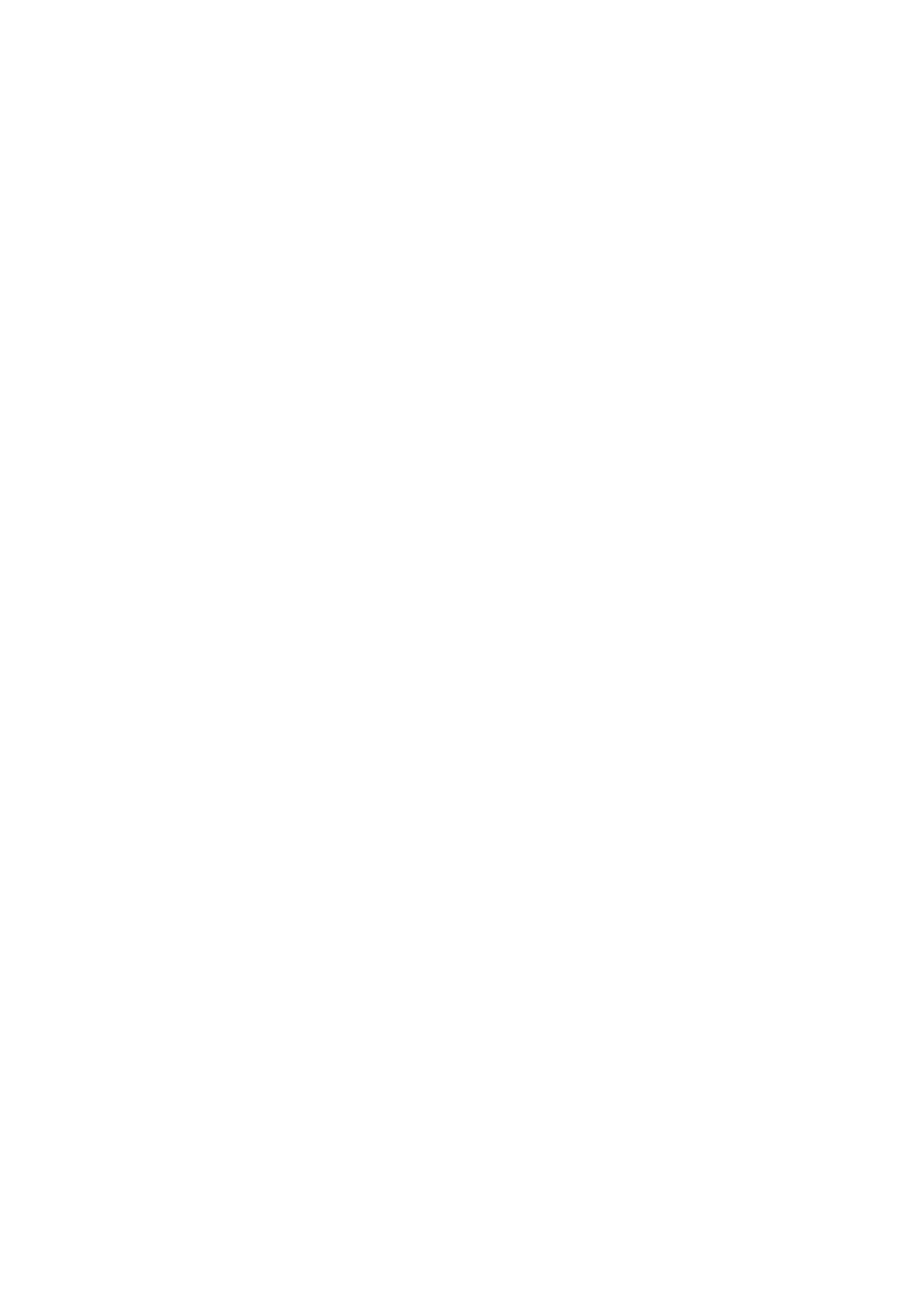

# **DETERMINATION**

*Fair Work Act 2009*  s.157—FWC may vary etc. modern awards if necessary to achieve modern awards objective

## **Applications to vary Schedule X**

(AM2020/34 and others)

Various industries

JUSTICE ROSS, PRESIDENT DEPUTY PRESIDENT CLANCY COMMISSIONER BISSETT MELBOURNE, 2 JULY 2020

*Schedule X—Additional measures during the COVID-19 pandemic – applications to extend the operation of Schedule X.*

A. Further to decisions [[2020] FWCFB 3444] and [[2020] FWCFB 3490] issued by the Full Bench on 1 July 2020 and 2 July 2020, the awards listed in **Appendix A** are varied as follows:

1. By deleting the words "30 June 2020" in clause X.1 and inserting "30 September 2020".

2. By deleting the words "30 June 2020" in clause X.2.1(d) and inserting "30 September 2020".

3. By deleting words "30 June 2020" in clause X.2.2(c) and inserting "30 September 2020".

B. This determination comes into operation on 2 July 2020. In accordance with s.165(3) of the *Fair Work Act 2009* this determination does not take effect in relation to a particular employee until the start of the employee's first full pay period that starts on or after 2 July 2020.

### PRESIDENT

Printed by authority of the Commonwealth Government Printer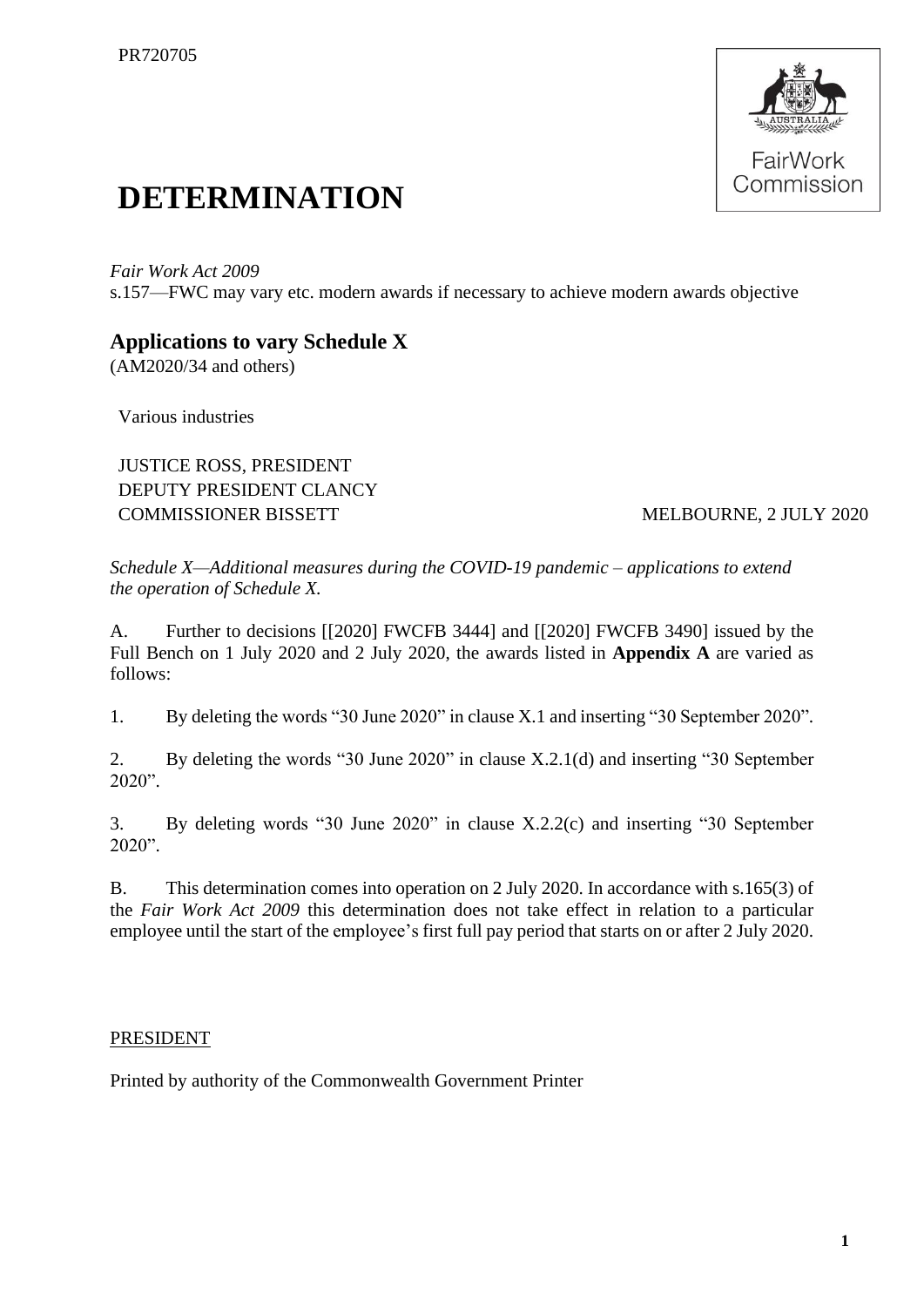## **Appendix A**

| <b>Award title</b>                                                   | <b>Award ID</b> | <b>Schedule to</b><br>be varied | <b>Matter</b><br><b>Number</b> |
|----------------------------------------------------------------------|-----------------|---------------------------------|--------------------------------|
| Airline Operations-Ground Staff Award<br>2020                        | MA000048        | Schedule X                      | AM2020/57                      |
| <b>Airport Employees Award 2020</b>                                  | MA000049        | Schedule X                      | AM2020/53                      |
| Alpine Resorts Award 2020                                            | MA000092        | Schedule X                      | AM2020/80                      |
| Aluminium Industry Award 2020                                        | MA000060        | Schedule X                      | AM2020/80                      |
| Amusement, Events and Recreation Award<br>2020                       | MA000080        | Schedule X                      | AM2020/80                      |
| Animal Care and Veterinary Services Award<br>2020                    | MA000118        | Schedule X                      | AM2020/55<br>and<br>AM2020/61  |
| <b>Aquaculture Industry Award 2020</b>                               | MA000114        | Schedule X                      | AM2020/80                      |
| <b>Architects Award 2020</b>                                         | MA000079        | Schedule X                      | AM2020/54                      |
| <b>Asphalt Industry Award 2020</b>                                   | MA000054        | Schedule X                      | AM2020/80                      |
| Banking, Finance and Insurance Award 2020                            | MA000019        | Schedule X                      | AM2020/84                      |
| Broadcasting, Recorded Entertainment and<br>Cinemas Award 2010       | MA000091        | Schedule X                      | AM2020/79                      |
| <b>Business Equipment Award 2020</b>                                 | MA000021        | Schedule X                      | AM2020/57                      |
| Car Parking Award 2020                                               | MA000095        | Schedule X                      | AM2020/63                      |
| Cement, Lime and Quarrying Award 2020                                | MA000055        | Schedule X                      | AM2020/80                      |
| Cemetery Industry Award 2020                                         | MA000070        | Schedule X                      | AM2020/80                      |
| Children's Services Award 2010                                       | MA000120        | Schedule X                      | AM2020/65                      |
| Cleaning Services Award 2020                                         | MA000022        | Schedule X                      | AM2020/67                      |
| <b>Commercial Sales Award 2020</b>                                   | MA000083        | Schedule X                      | AM2020/68                      |
| <b>Contract Call Centres Award 2020</b>                              | MA000023        | Schedule X                      | AM2020/57                      |
| Corrections and Detention (Private Sector)<br>Award 2020             | MA000110        | Schedule X                      | AM2020/69<br>and<br>AM2020/80  |
| <b>Cotton Ginning Award 2020</b>                                     | MA000024        | Schedule X                      | AM2020/80                      |
| Dry Cleaning and Laundry Industry Award<br>2020                      | MA000096        | Schedule X                      | AM2020/81                      |
| <b>Educational Services (Post-Secondary</b><br>Education) Award 2020 | MA000075        | Schedule X                      | AM2020/82                      |
| Fitness Industry Award 2010                                          | MA000094        | Schedule X                      | AM2020/80                      |
| Food, Beverage and Tobacco Manufacturing<br>Award 2010               | MA000073        | Schedule X                      | AM2020/70                      |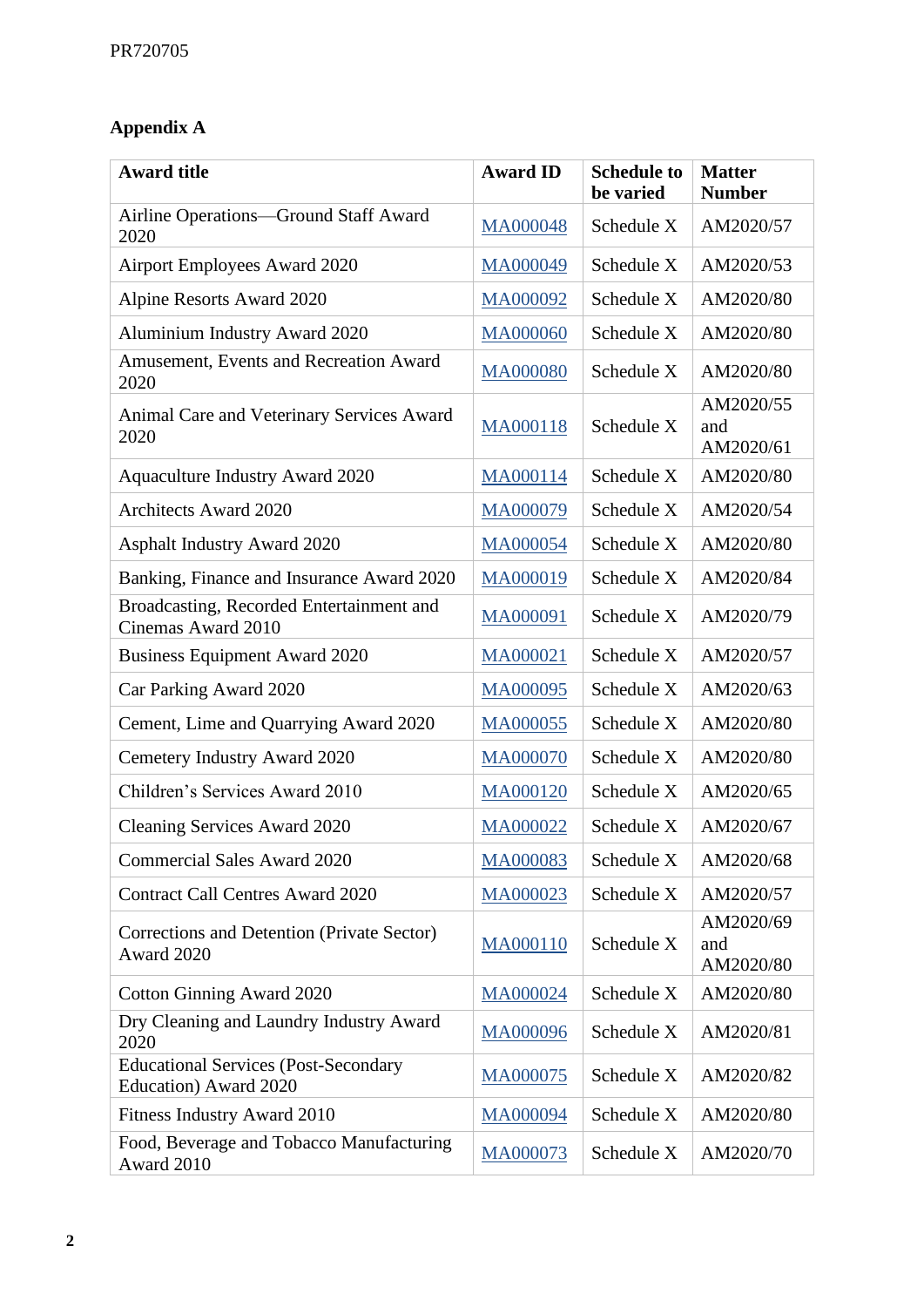| <b>Award title</b>                                        | <b>Award ID</b> | <b>Schedule to</b><br>be varied | <b>Matter</b><br><b>Number</b> |
|-----------------------------------------------------------|-----------------|---------------------------------|--------------------------------|
| Funeral Industry Award 2010                               | MA000105        | Schedule X                      | AM2020/71                      |
| Gardening and Landscaping Services Award<br>2020          | MA000101        | Schedule X                      | AM2020/80                      |
| Higher Education Industry-General Staff-<br>Award 2020    | MA000007        | Schedule X                      | AM2020/57                      |
| Horse and Greyhound Training Award 2020                   | MA000008        | Schedule X                      | AM2020/80                      |
| Horticulture Award 2010                                   | MA000028        | Schedule X                      | AM2020/80                      |
| Journalists Published Media Award 2020                    | MA000067        | Schedule X                      | AM2020/79                      |
| Labour Market Assistance Industry Award<br>2020           | MA000099        | Schedule X                      | AM2020/57                      |
| Legal Services Award 2020                                 | MA000116        | Schedule X                      | AM2020/57                      |
| Local Government Industry Award 2020                      | MA000112        | Schedule X                      | AM2020/56<br>and<br>AM2020/57  |
| Meat Industry Award 2020                                  | MA000059        | Schedule X                      | AM2020/80                      |
| Miscellaneous Award 2020                                  | MA000104        | Schedule X                      | AM2020/73                      |
| Nursery Award 2020                                        | MA000033        | Schedule X                      | AM2020/80                      |
| Pastoral Award 2010                                       | MA000035        | Schedule X                      | AM2020/80                      |
| Pest Control Industry Award 2020                          | MA000097        | Schedule X                      | AM2020/80                      |
| Pharmaceutical Industry Award 2010                        | MA000069        | Schedule X                      | AM2020/80                      |
| Poultry Processing Award 2020                             | MA000074        | Schedule X                      | AM2020/80                      |
| Premixed Concrete Award 2020                              | MA000057        | Schedule X                      | AM2020/80                      |
| Professional Diving Industry (Recreational)<br>Award 2020 | MA000109        | Schedule X                      | AM2020/80                      |
| Professional Employees Award 2020                         | MA000065        | Schedule X                      | AM2020/59                      |
| Racing Clubs Events Award 2010                            | MA000013        | Schedule X                      | AM2020/80                      |
| Racing Industry Ground Maintenance Award<br>2020          | MA000014        | Schedule X                      | AM2020/80                      |
| Rail Industry Award 2020                                  | MA000015        | Schedule X                      | AM2020/57                      |
| Registered and Licensed Clubs Award 2010                  | MA000058        | Schedule X                      | AM2020/75                      |
| Salt Industry Award 2010                                  | MA000107        | Schedule X                      | AM2020/80                      |
| Seafood Processing Award 2020                             | MA000068        | Schedule X                      | AM2020/80                      |
| Security Services Industry Award 2020                     | MA000016        | Schedule X                      | AM2020/76                      |
| Silviculture Award 2020                                   | MA000040        | Schedule X                      | AM2020/80                      |
| State Government Agencies Award 2020                      | MA000121        | Schedule X                      | AM2020/60                      |